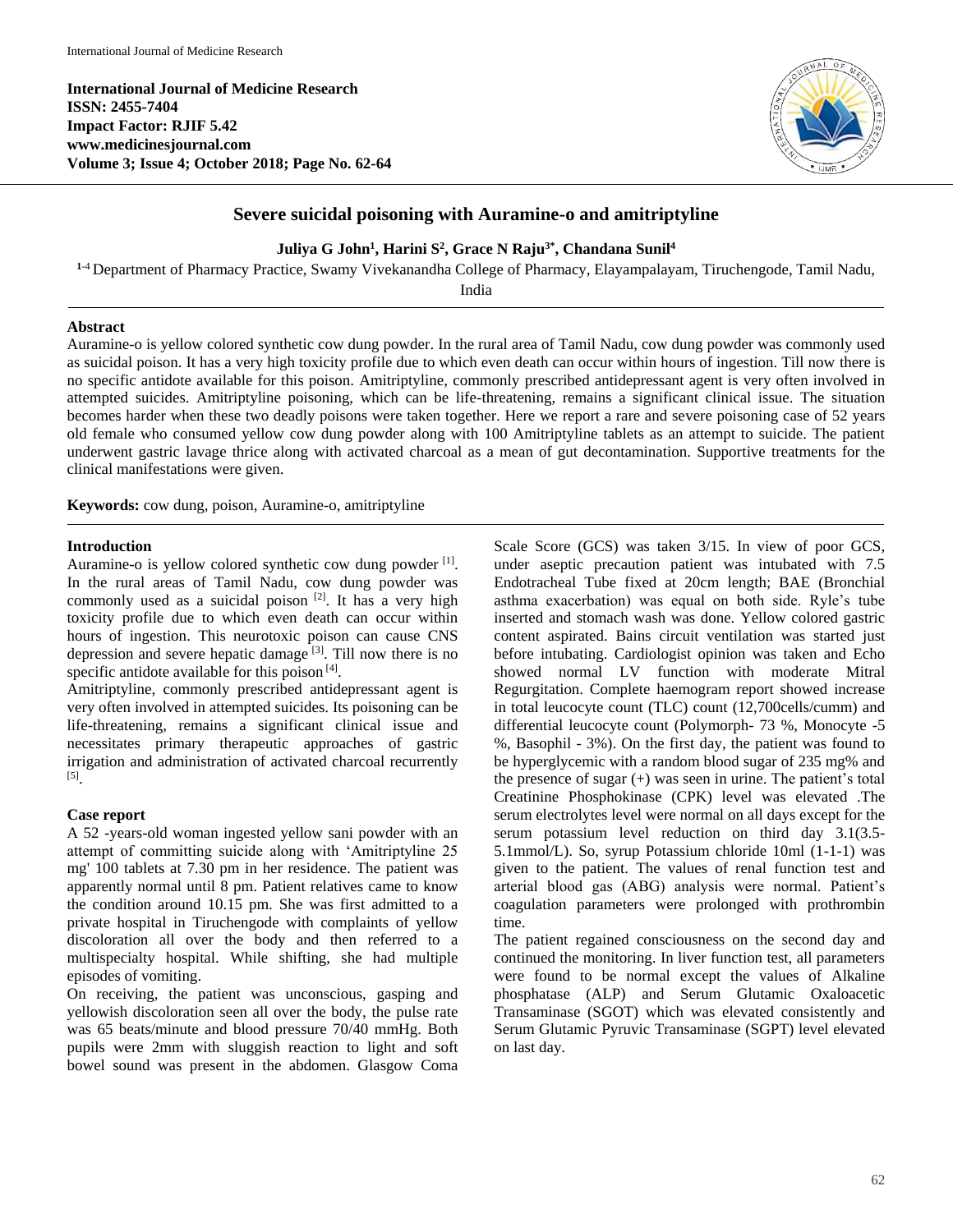| <b>Parameters</b>                             | Day 1               | Day 2                 | Day 3                | Day 4                 | Day 5 |
|-----------------------------------------------|---------------------|-----------------------|----------------------|-----------------------|-------|
| Bilirubin Direct (mg/dl)                      | 0.3                 | 0.2                   | 0.3                  | 0.2                   | 0.2   |
| Bilirubin Indirect (mg/dl)                    | 0.6                 | 0.6                   | 0.6                  | 0.6                   | 0.7   |
| Albumin/Globulin Ratio                        | 1.6                 | 1.4                   | 1.5                  | 1.4                   | 1.3   |
| Alkaline Phosphatase (U/L)                    | 97                  | 1281                  | 1351                 | 1221                  | 1271  |
| Serum Glutamic Oxaloacetic Transaminase (U/L) | 19                  | 731                   | 711                  | 681                   | 1291  |
| Serum Glutamic Pyruvic Transaminase (U/L)     | 15                  | 44                    | 55                   | 51                    | 91    |
| Creatinine Phosphokinase(U/L)                 | 235                 | 479                   | $---$                | ---                   |       |
| Prothrombin Time                              | 16.1 sec $\uparrow$ | 15.7sec1              | 19.6sec <sup>1</sup> | 17.3sec <sub>1</sub>  | ---   |
| INR                                           | 1.19                | 1.21                  | 1.57                 | 1.31                  |       |
| <b>APTT</b>                                   | ---                 | $28.9$ sec $\uparrow$ | 33.6sec <sup>1</sup> | $31.7$ sec $\uparrow$ | ---   |
|                                               | .                   |                       |                      |                       |       |

**Table 1:** Clinical evaluation of patient with Auramine-o and Amitriptyline poisoning

INR- International Normalized Ratio, APTT- Activated Partial Thromboplastin Time

Gastroenterologist opinion was taken and supportive treatment of Ursodeoxycholic acid (UDCA) and Silymarin were added. After 36 hours the patient was extubated and alerted with the resolution of hypotension and bradycardia. The patient was treated with IV fluids, Cefoperazone + Sulbactam antibiotic, Activated charcoal, Inj. Hydrocortisone, Inj. Vitamin K, Nebulization with Levosalbutamol and Budesonide with other supportive care. Psychiatric opinion obtained. The patient was hemodynamically stable on sixth day and discharged.

### **Discussion**

Auramine-o (C 17H12 N3.HCL) is manufactured industrially from N, N – dimethylaniline, and formaldehyde. It can cause centrilobular necrosis of liver which is either dose-related or toxic metabolite related hepatotoxicity<sup>[2]</sup>. The clinical features of its poisoning started after 15 to 30 minutes of ingestion includes burning in stomach, abdominal disturbances, increased salivation, nausea, vomiting, a difference in heart rate, and neurological features include convulsion, coma and even death. Yellowish discoloration of patient's skin due to deposition of powder in the different part of the body was same as observed in Khaja Mohideen *et al* study [3]. The patient had features of toxic hepatitis from day two of poison intake which was evident from the elevating SGPT, SGOT and coagulation parameters. Supportive treatment of Ursodeoxycholic acid and Silymarin was given under the instruction of Gastroenterologist. UDCA have multiple hepatoprotective activities like choleretic effect, cytoprotective, antiapoptotic and immunomodulatory properties that were evident from Angulo P study [6]. Silymarin has the effect of liver parenchymal regeneration, antioxidant property and protects hepatocyte membrane.

The patient has elevated prothrombin time, so injection Vitamin K was given as treatment. The direct central nervous system (CNS) effect of Auramine-o as a neurotoxic poison was evident from the GCS score of 3/15. So that the patient was intubated and proper ventilation was given. The patient underwent gastric lavage thrice along with activated charcoal as a mean of gut decontamination.

For Amitriptyline, serum levels of 50-200 ng/ml are considered to be therapeutic, but >1000 ng/ml was a toxic concentration. Amitriptyline mainly acts by inhibiting the uptake of amines by nerve terminals, but also has antimuscarinic and antihistamine properties. Due to the Amitriptyline poisoning, there was an elevation in CPK level as a result of serum enzyme disturbances similar to Shannon M study [7] and hypotension occur as a result of myocardial depression owing to sodium channel blocking properties as well as receptor antagonism was observed. The patient went bradycardia which differs from the cases observed by Hisham et al. <sup>[2]</sup> where the patient's had tachycardia. Hyperglycemia and respiratory distress were seen in this patient.

Elevation in the total leukocyte count 12,700 cells/cumm was seen. Leucocytosis was a common feature for both auramine-o poisoning and Amitriptyline poisoning [5, 8]. In contrast to the metabolic acidosis observed by Hisham *et al*, the ABG analysis was normal in this case [2].

Even though there is no specific antidote for auramine-o, Nacetyl cysteine (NAC) was given as a hope of survival because of its proven anti-oxidative effect same like in studies done by Avinash et al.<sup>[1]</sup>.

## **Conclusion**

The treatment of poisoning from these type of fatal compound will be a challenge. Other than supportive treatment for the clinical manifestation, there is no specific antidote was available for Auramine-o. So it is better to develop a standard treatment protocol in order to reduce the mortality and morbidity due to the toxic exposure of this lethal poison.

## **References**

- 1. Avinash, Navin Puttum. 'Sani' Powder Poison-Legally Banned. International Journal of Scientific and Research Publications. 2016; 6(9):101-109.
- 2. Hisham MD, Vijayakumar A, Rajesh N, Sivakumar MN. Auramine-o and malachite green poisoning. Rare and fatal. Indian Journal of Pharmacy Practice. 2013; 6(4):72- 74.
- 3. Khaja Mohideen Sherfudeen, Senthil Kumar Kaliannan, Pavan Kumar Dammalapati. Cow dung powder poisoning case report. Indian Journal of Critical Care Medicine. 2015; 19(11):684-686.
- 4. Utpal Kant Singh, Layland FC, Rajniti Prasad, Shivani Singh. Poisoning in children.  $4<sup>th</sup>$  edition: Jaypee Brothers Medical publishers, 2013, 242-243.
- 5. Belen B, Akman A, Yuksel N, Dilsiz G, Yenicesu I, Olgunturk R. A case report of amitriptyline poisoning successfully treated with the application of plasma exchange. Therapeutic Apheresis and Dialysis. 2009; 13(2):147-149.
- 6. Angulo P. Use of Ursodeoxycholic acid in patients with liver disease. Current Gastroenterology Report. 2002;